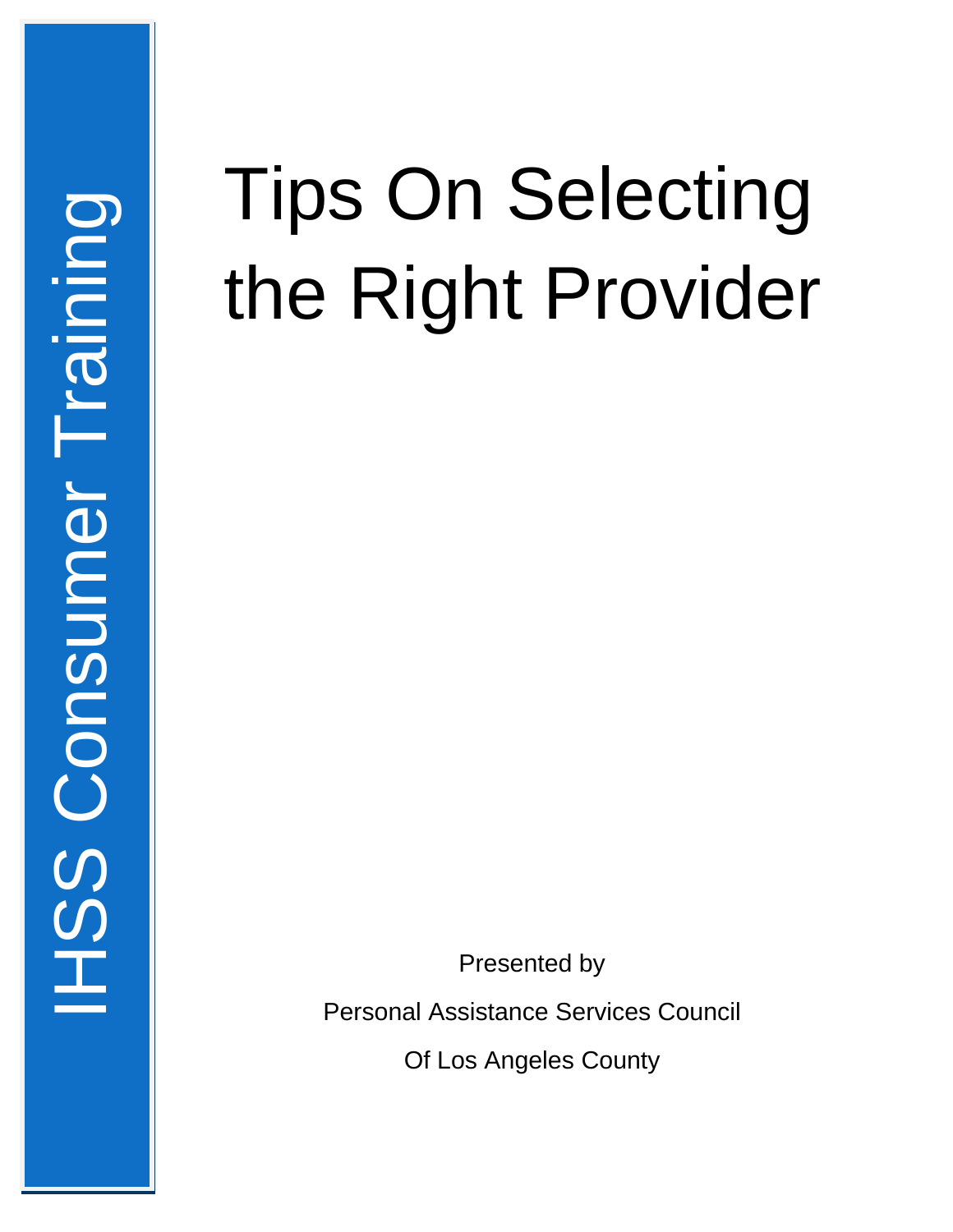Disclaimer: Personal Assistance Services Council is providing to IHSS consumers the following information and suggestions on how to hire and retain homecare providers as a guide. This information does not intend to infringe upon the Individual Provider (IP) Mode, which allows a consumer to hire, fire, train and supervise their providers, as they deem necessary.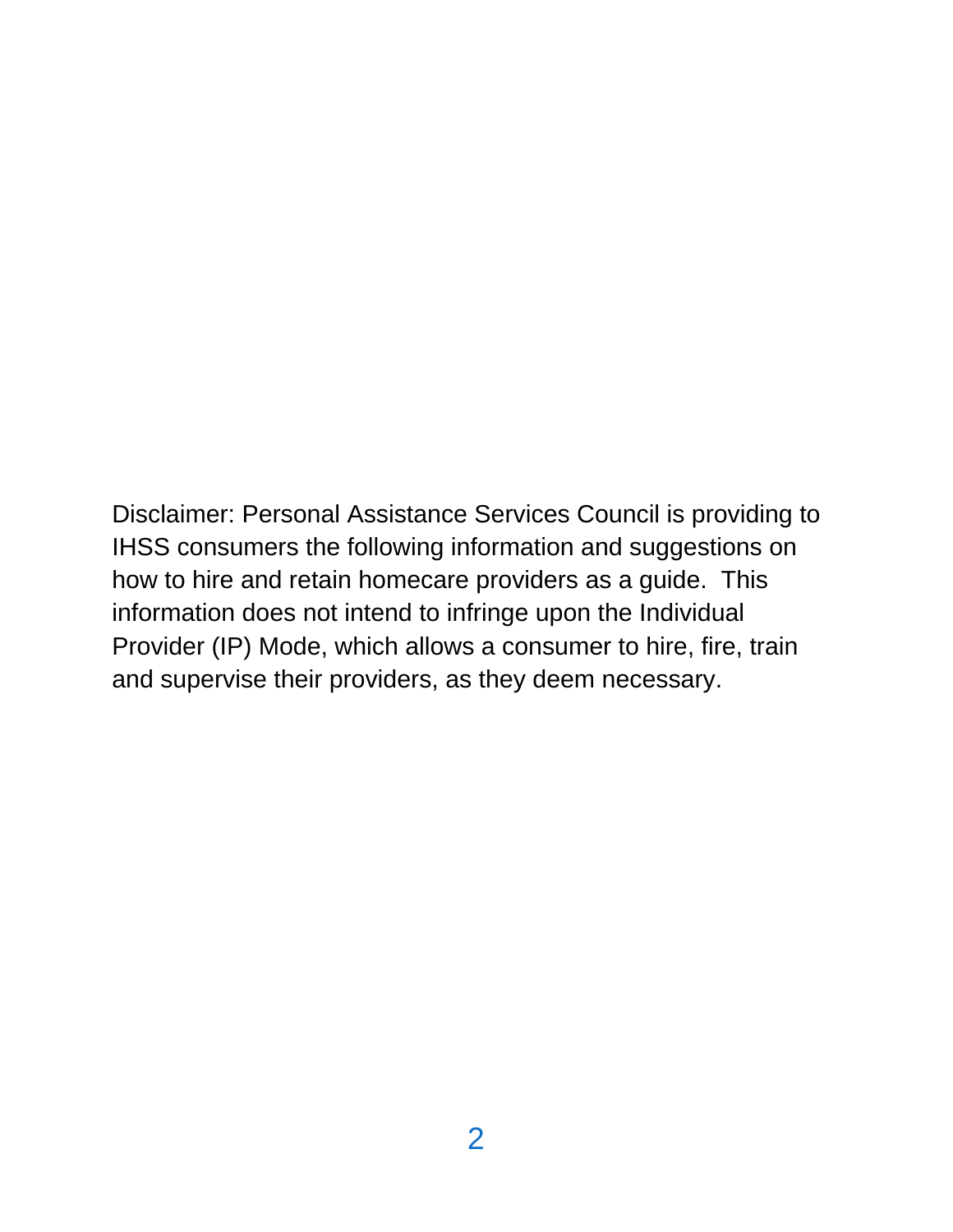## **Where can I go to find an IHSS Provider?**

You can use local registries:

- PASC Homecare Registry Serves IHSS consumers and providers throughout Los Angeles County. Checks references and conducts a limited Criminal Background Investigation (CBI). Uses a computerized database search system.
- **You can call your local Senior Center or Independent** Living Center. The S.E.I.U. #6434 United Long Term Care Worker's Union also operates a registry for both IHSS and private pay consumers. Their phone number is 1-888-373-3018.

Ask friends, neighbors and family members if they would like to be your provider or know of someone that may be interested.

Advertise in newspapers, local bulletins or community publications. Ask the PASC about referrals to local newspapers.

Place ads on neighborhood bulletin boards, which can be found in places like your local supermarket, Laundromat, place of worship, library, college or university.

## **Planning Ahead and Tips on How to Avoid a Hiring Crisis**

Get Organized. Know what your needs are.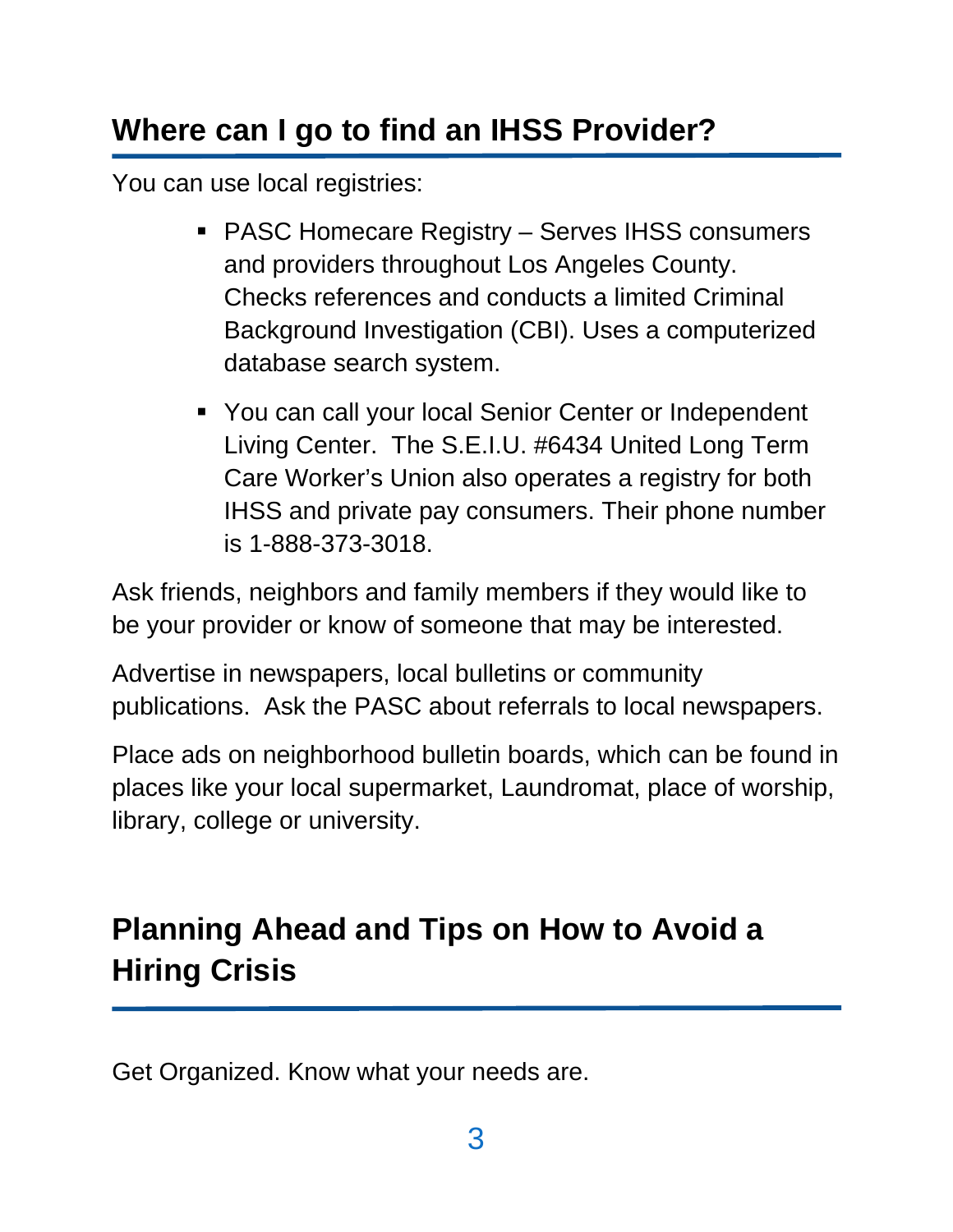- $\checkmark$  Before filling out the *Employer Agreement* (see sample), consider including guidelines on how to handle scheduling issues, food, telephone usage and gas mileage.
- $\checkmark$  Before filling out the **Sample Task Schedule** (see sample), try to figure out the time it takes to prepare, complete and clean up when performing each authorized task.
- $\checkmark$  Store blank copies and completed copies of these documents in a file folder.
- $\checkmark$  Think about where you would want to conduct a faceto-face interview (preferably a public place away from home like a senior or community center).
- $\checkmark$  Research some options for available interview locations, their addresses, directions and if possible, a contact number. Gather all of that information and place it in the same file folder.

Know your community's resources.

 To find your local Independent Living Center you can call the State Independent Living Council (SILC) at their toll-free number 1-866-866-7452 or by TTY at 1-866- 745-2889 or online at [www.calsilc.org.](http://www.calsilc.org/) You can also find a listing of Independent Living Centers at the California Foundation for Independent Living Centers (CFILC) at (916) 325-1690 or TTY (916) 325-1695 or at their website, [www.cfilc.org.](http://www.cfilc.org/)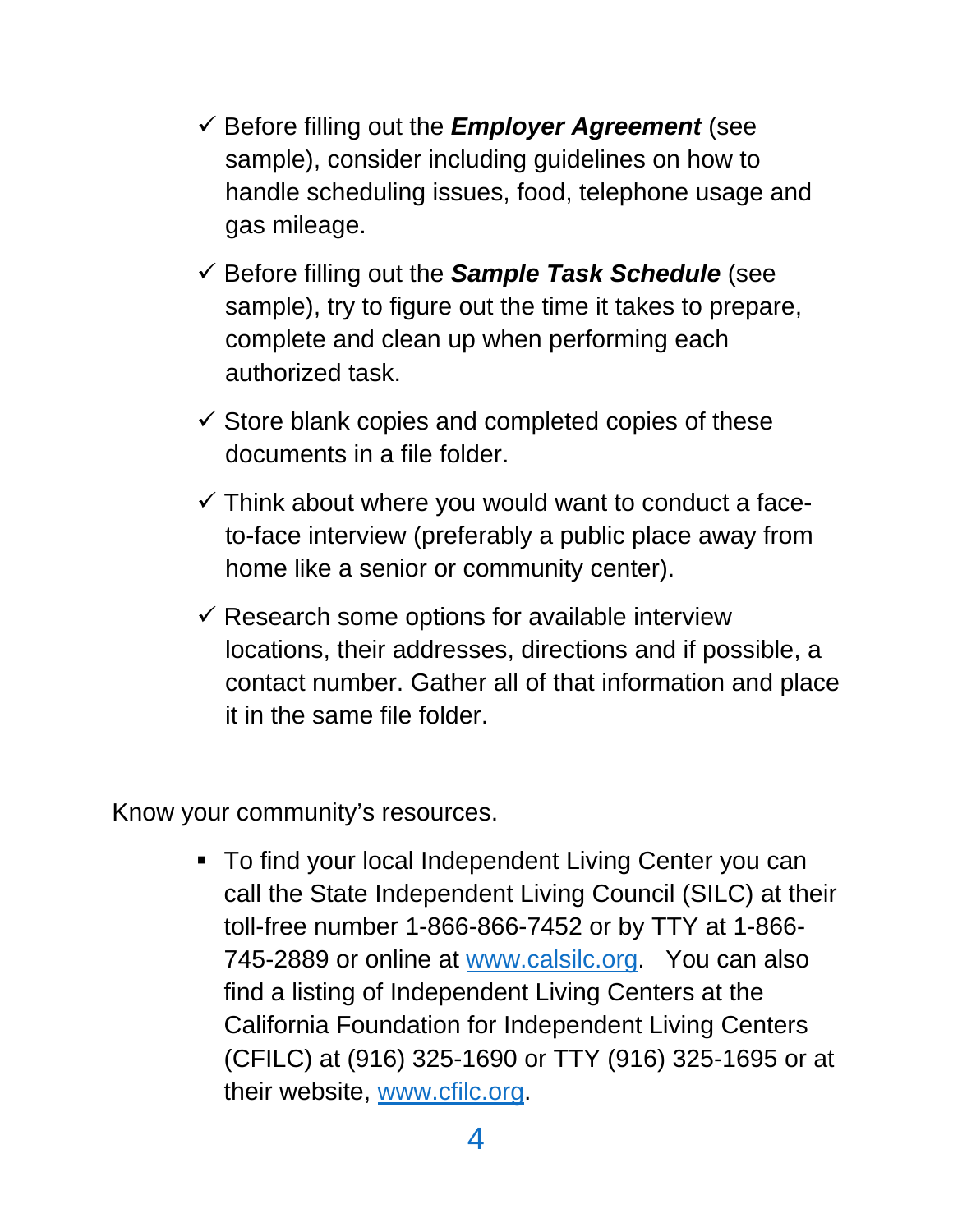- To find your local senior center you can call the L.A. County Area Agency on Aging Information and Referral hotline at 1-800-510-2020.
- You can also call the Info Line of Los Angeles County by dialing 211 on your phone.
- You can also access this information by calling the PASC's Information and Referral Program at 1-877- 565-4477 or by TTY (818) 206-7015.

Before the crisis arises, it would save time to sign up with these registries beforehand. Many registries require forms to be filled out before you can access their lists of homecare providers.

## **How Can I Screen Applicants before Hiring?**

Where do I begin?

From your file folder, retrieve the documents you prepared and make adjustments if necessary.

To prepare for the telephone interview, have the following documents in front of you. A completed *Job Description*, *Task Schedule* and the contact information of the location you chose for conducting an interview.

Some helpful tips for a phone interview:

**Introduce yourself, not only as an IHSS consumer, but also** as the potential employer.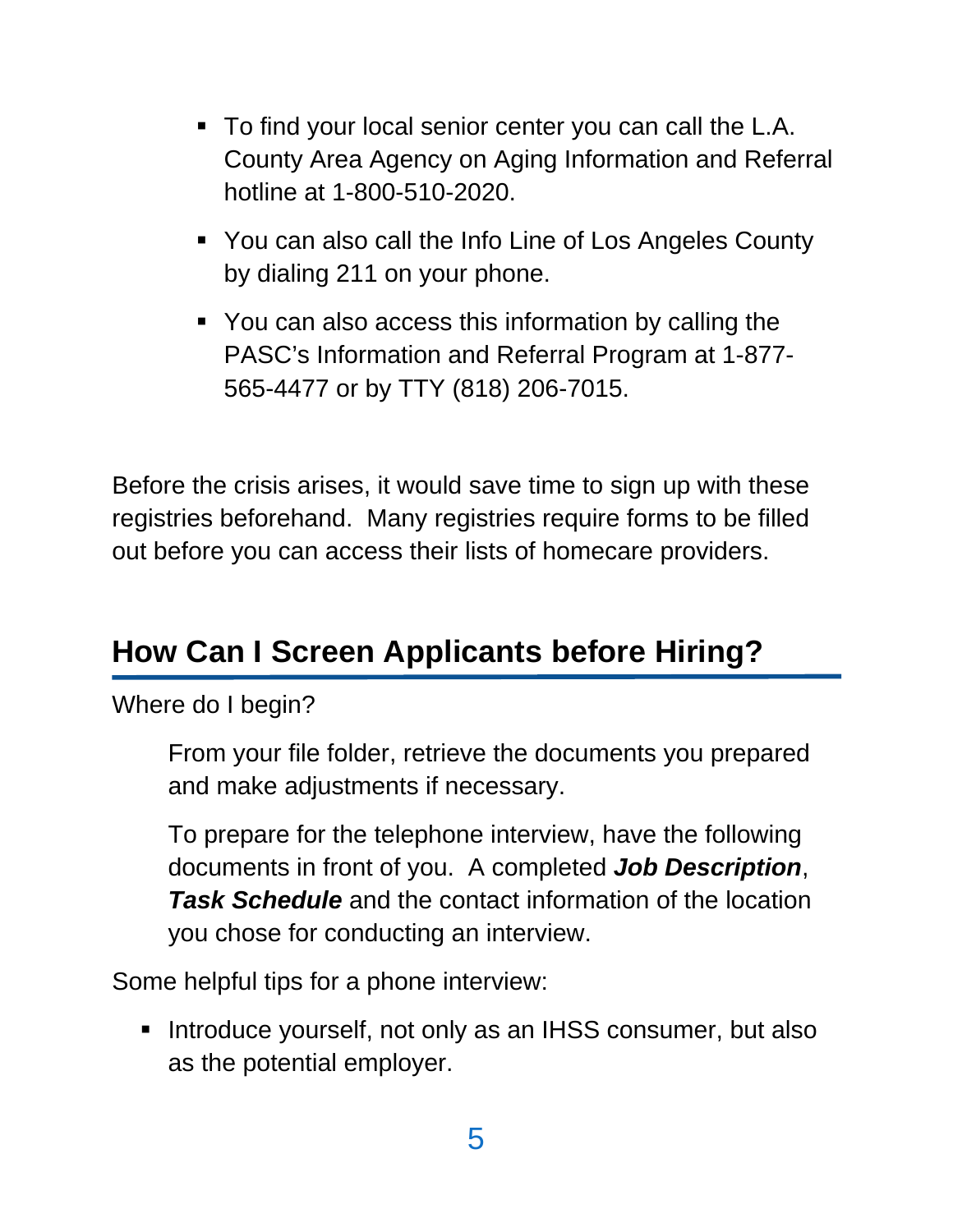- **Bilam** Briefly go over the job description and some of the tasks you need performed.
- **Remember, you are not trying to hire over the phone.**
- Some possible questions that can help you screen potential candidates over the phone could be the following:
	- Tell me about your current or last job.
	- Are you available to work the following days and times?
	- Would you have any problems doing anything on the job description?
	- Have you ever performed these tasks?
	- **Where else have you worked?**
	- Are you willing to comply with a no smoking rule?
	- Are you allergic to smoke?
	- Are you allergic to pets?
	- Give the applicant your contact information, in case of cancellation.
	- Give the providers that you are interested in an address and clear directions to the interview location.

Some helpful tips for the face-to-face interview could include the following:

- Try to meet in a public place.
- Bring a trusted friend or companion for a second opinion, if you wish.